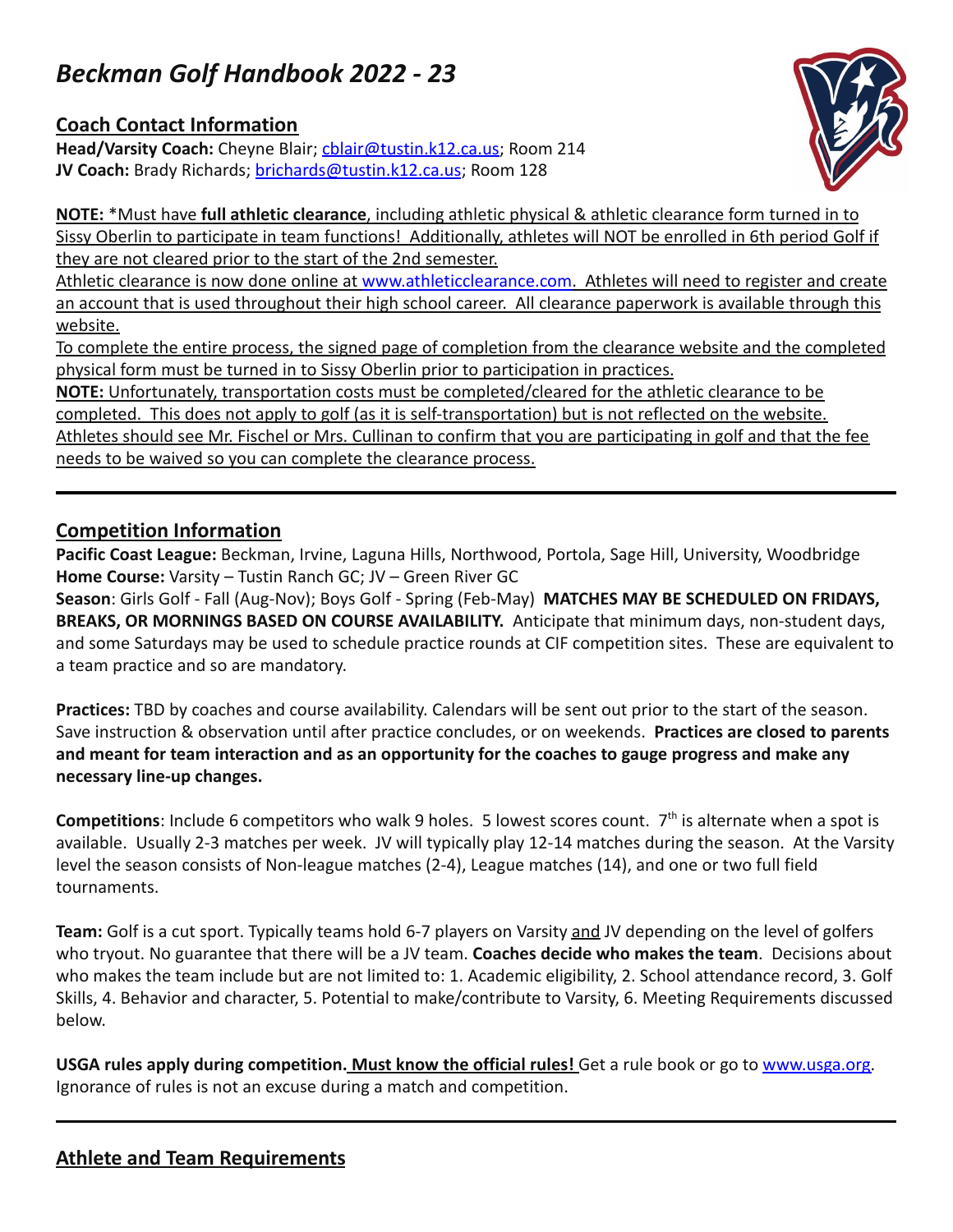**Attendance Commitment: You must commit to attend every scheduled practice and match (including practice rounds during CIF competition) after school, on time.** Matches get you home as late as 8:00pm sometimes. There are no reasons to miss a practice or match unless you are sick or have a family emergency, both of which require phone and email communication with the coach for approval. **Do not** plan trips, vacations, Doctor appointments, etc. during the season. **Unexcused tardies or absences** will result in:

- 1. Warning and discussion by coach and fitness reminders and being held out of the next competition.
- 2. After 2<sup>nd</sup> unexcused absence or tardy, the coach will discuss and warn the player of possible team dismissal. Coaches reserve the right to decide on dismissal or leniency after considering possible extenuating circumstances.

**Equipment & Skill:** players must have their own clubs, balls & equipment, be a skilled golfer, & **know the USGA rules.** This is a competitive high school sport, not a club or recreation league. Players are their own rules officials during a match.

**JV vs Varsity Placement:** Placement on the JV or Varsity is determined by the coaches. When possible varsity qualifier rounds will be held prior to the start of the season. All of the following will be considered when placement is made; scoring, years on team, attendance, and commitment. In order to letter the following conditions must be met; placement on varsity, participation in at least 3 matches, scoring average of 45 or better.

**Transportation:** No transportation is provided by the school. Coaches are unable to transport individual students. Students are responsible for finding their own way to practices and competitions. Carpooling is an option for parents, but all parents that plan to transport athletes other than their own child must complete volunteer transportation paperwork with administration.

**Team Budget and Donations:** To run the Beckman Golf Program at our current level costs in excess of \$8,000. Taking that cost and previous fundraising into account, that breaks down to a suggested **\$800 donation for each** *new* **player** (this includes the cost of a new team bag, if you do not wish to purchase a bag the amount will be deducted) and a **\$600 donation for each returner** for this season. *No student will be denied the right to participate in golf due to a lack of ability to contribute a donation. Please do not opt out of golf because you are concerned about this, arrangements can be made.* **Donations above the suggested amount are of course welcome.** Program costs include: Beckman team golf bag, team shirts and other apparel (these items can vary due to costs, budget, availability), match balls, driving range card to cover practices, misc greens fees, end of season banquet, and CIF competition golf rounds. In order to afford and receive uniforms, budget contributions are necessary. Players keep all items. **Contributions can be brought to Coach Blair directly, or, to Robert Reinsberg in the student store. All checks should be payable to Beckman ASB, and include Girls/Boys Golf and the golfer name on the memo line.**

**Pre and Off Season Expectations**: Practice several days a week and record practice time on the provided log sheets (see Coach Blair). Tournaments are helpful in preparing golfers (See [www.scga.org](http://www.scga.org) for Jr. Tournament links). You should play as many rounds as possible, including courses other than Tustin Ranch. A varsity golfer should average 34-39 for 9- holes. JV should average at least 40-45 for 9 holes.

**Playing Time:** No athlete is guaranteed playing time in matches. Being part of the team is a privilege, not a right. It is the coaches' prerogative to decide who plays in a match and what position they play. JV playing time is used to develop golfers for the transition to Varsity. The alternate slot (7<sup>th</sup>) is used to develop players for Varsity competition. Due to this objective, playing time will not always be equal.

**Dress Code**: Dress code is strictly enforced. Proper golf apparel at all practices and matches: appropriate shorts, pants, and a collared golf shirt, golf shoes.